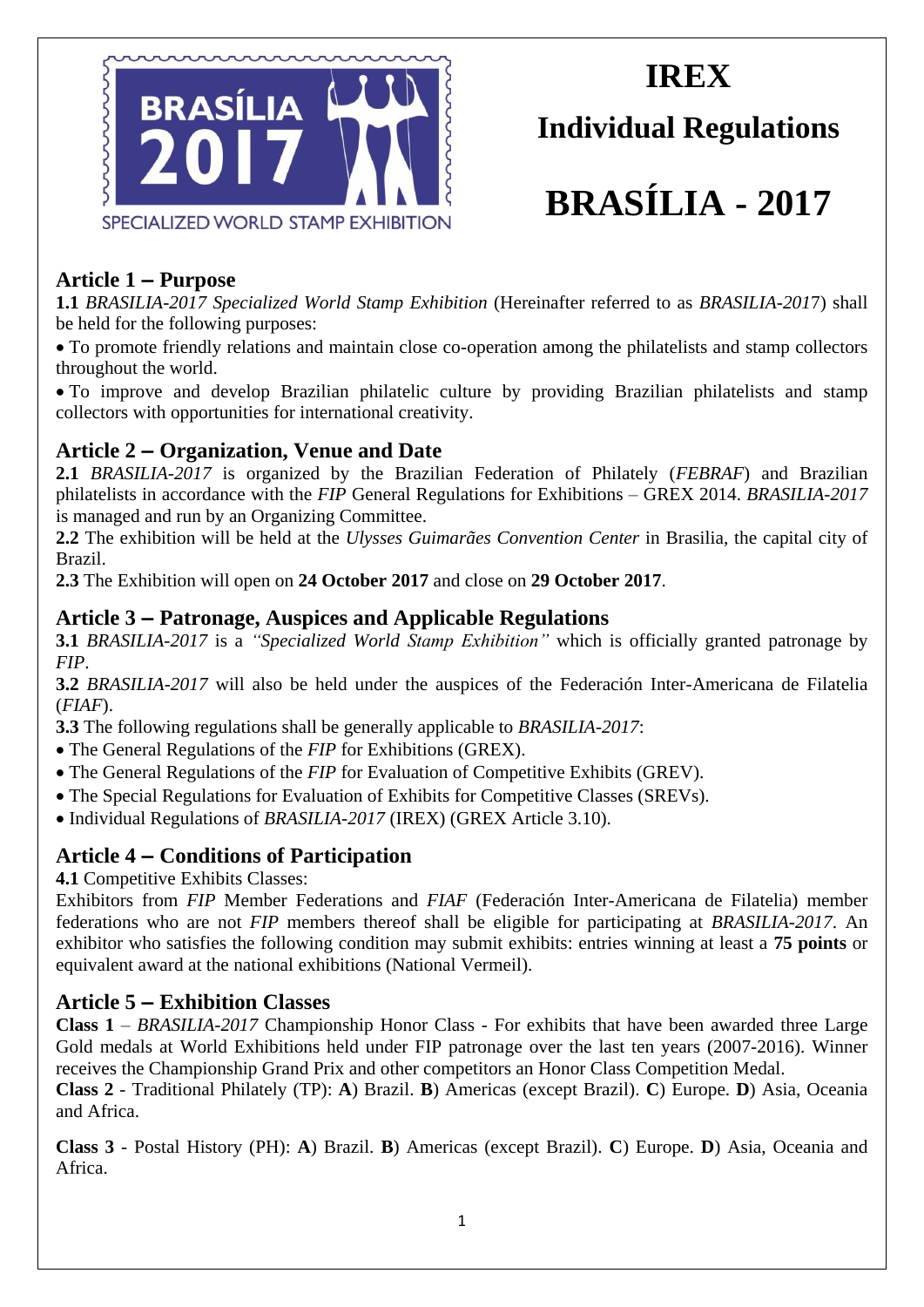**Class 4** - Postal Stationery (PS).

**Class 5** - Thematic Philately (TH) (\*).

Exhibits will be classified under: **A**) Nature. **B**) Culture. **C**) Technology.

**(\*) Please, indicate clearly in the "Exhibit Application Form" as to the subclass (A, B or C) the exhibit is entering.**

**Class 6 -** One Frame – TP, PH, PS, TH.

**Class 7** - Modern Philately – TP, PH, PS, TH.

**Class 8** - Youth Philately. Age for Group **A**: 10-15 years old (As of January 1st, 2017). Age for Group **B**: 16-18 years old (As of January 1st, 2017). Age for Group **C**: 19-21 years old (As of January 1st, 2017).

Class 9 - Philatelic Literature (\*): A) Philatelic books and research papers (published on or after January 1<sup>st</sup>, 2011). **B**) Philatelic magazines and periodicals (the whole annual volume issued after January 1<sup>st</sup>, 2014). **C**) Catalogues (published after January  $1<sup>st</sup>$ , 2014).

**(\*) Exhibitors are requested to fill in the particulars stated in the "Philatelic Literature Exhibit Information Form", in addition to the "Exhibit Application Form".**

## **Article 6 – Judging of Exhibits and Awards**

**6.1** Exhibits will be judged by appointed and accredited FIP judges in accordance with the principles laid down in the GREV and SREVs. Any deviation in judging system has to have the prior approval of the FIP Board.

#### **Article 7 – Frame Size and Allotment of Frames**

**7.1** The exhibition frame at *BRASILIA-2017* shall be 98 cm x 120 cm. Each frame shall have a capacity for 16 (four sheets in four rows) album pages, 22 cm x 30 cm each in size (maximum) including their protective mount (size letter or A4 form). Album pages slightly exceeding the said size shall be accepted if the pages can be overlapped in the frame, in which case the Organizing Committee shall not be responsible for any loss of or damage to the pages.

**7.2** All exhibits must be mounted on white or light colored pages. **No exhibit mounted on dark colored or black pages will be accepted.**

**7.3** The original copy of Expertizing Certificate must be placed at the disposal of the Jury by inserting it at the back of the page.

**7.4** Every exhibit shall be allotted five (5) or eight (8) frames (with the exception of classes 6 & 8), according to GREX Articles 6.4 & 6.5. Eight (8) frames shall be allotted to exhibits under Class 1: FIP Championship. Class 6: One-Frame Exhibits – One (1) frame. Class 8: Youth Philately Groups - **A**: 1 - 3 frames; **B**: 2 - 4 frames; **C**: 3 - 5 frames.

# **Article 8 – Application and Acceptance**

**8.1** Exhibitors shall submit one **Exhibit Application Form** for each exhibit applied for through the Commissioners of their respective countries, as provided for in Articles 11 and 21 of GREX.

**8.2** The Organizing Committee, with the advice of the FIP Consultant, shall have the authority to accept or reject entries without specifying the reason therefore.

**8.3** Exhibit Application Forms duly filled shall be submitted through the respective Commissioners to the Commissioner-General not later than **30 April 2017**. When submitting the Exhibit Application Form, the exhibitor shall attach a copy of the introductory page in one of the FIP's official languages.

**8.4** Exhibitors may enter exhibits under a pseudonym. However, their true identities must be notified to the Organizing Committee (GREX Article 16).

**8.5** Notification of acceptance or rejection shall be sent to the applicants through their respective Commissioners on **30 May 2017**.

**8.6** The Commissioners are to collect the participation fee from the exhibitors and shall remit to the Organizing Committee by **30 July 2017**.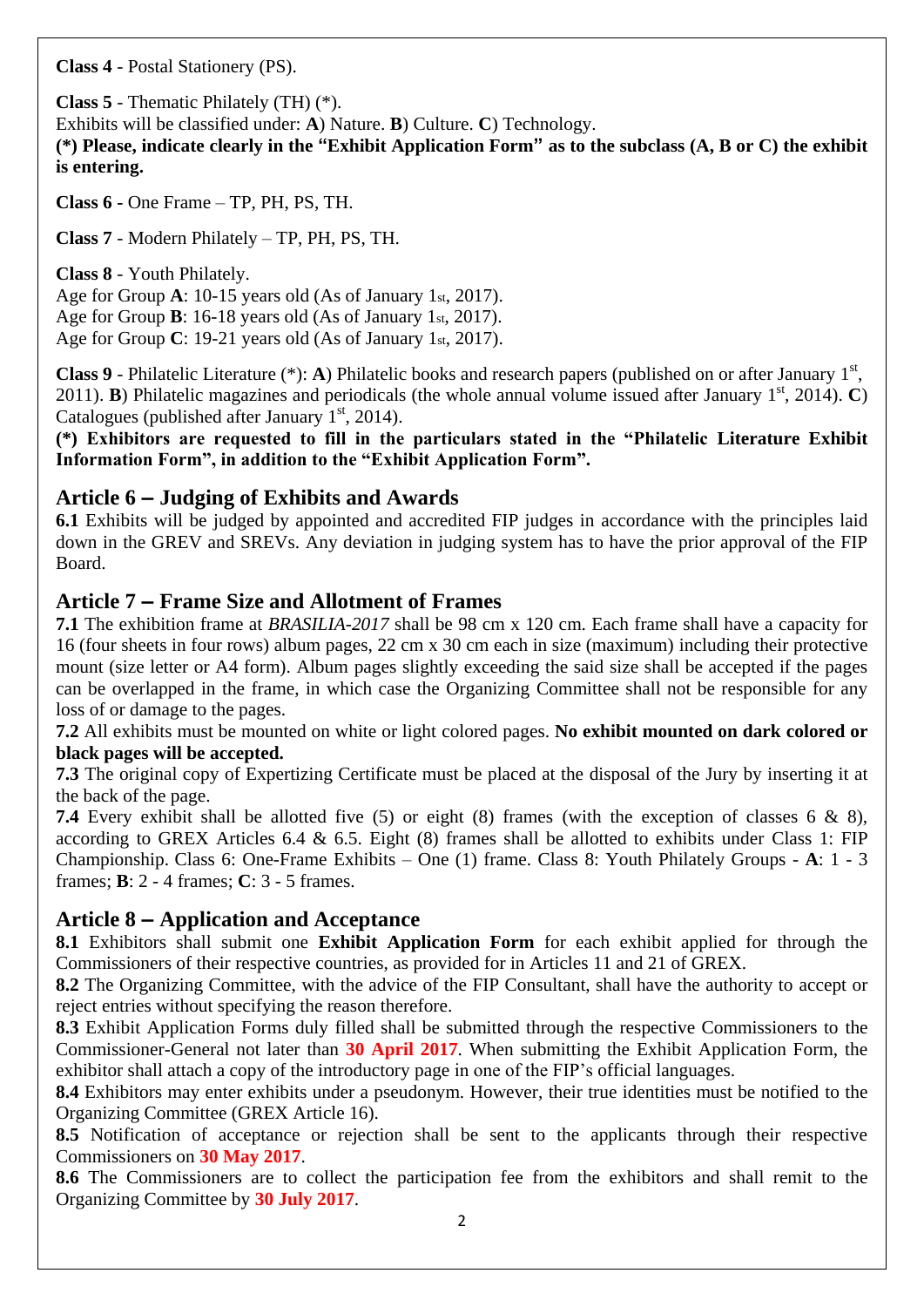**8.7** Each exhibit shall be listed in the exhibition catalogue under its given title as stated in the application form.

**8.8** When the title of the exhibit differs from the past (irrespective of minor or major changes), **the previous title of the exhibit must be stated in the "Exhibit Application Form"**. Furthermore the FIP created Exhibitor's Identity Number must be stated. This ID number could be obtained from the Secretary of your Federation. The FIP Secretariat circulates annually the *"List of Awards and ID numbers for all exhibitors"* of the member federation concerned, together with the annual membership dues invoice.

# **Article 9 – Participation Fee**

**9.1** Class 1: the payment fee is 400.00 Swiss Francs (payment directly to FIP).

**9.2** Classes 2, 3, 4, 5 and 7: the participation fee is US\$ 60.00 per frame.

**9.3** Class 6: the participation fee is US\$ 75.00.

**9.4** Class 8: there is no participation fee.

**9.5** Class 9: the participation fee is US\$ 60.00.

# **Article 10 – Handling of Exhibits**

**10.1** In the event an exhibit is delivered late or fails to be delivered, or in the event the page size does not comply with the provisions of Article 7.1, the exhibit will not be judged and the participation fee shall not be refunded.

**10.2** Each exhibit page shall be placed in a transparent protective cover and numbered in a consistent manner in the lower right hand corner margin.

**10.3** The Organizing Committee shall certify the receipt of the exhibits to the exhibitors or the Commissioners.

**10.4** The Organizing Committee shall distribute exhibit envelopes and **exhibit inventory forms** through the Commissioners to the exhibitors.

**10.5** Each and every exhibit shall be forwarded in the envelope provided (one envelope is allotted per frame). The **exhibit inventory form** shall be put in the envelope for the first frame.

#### **10.6 The Organizing Committee strongly recommends that all exhibits are delivered by the National Commissioners.**

**10.7** Exhibitors in the Philatelic Literature Class (Classes **9A**, **9B** and **9C**) must send two copies of each title or volume – none of these are returnable. Periodicals shall exhibit a complete volume or year. Philatelic Literature exhibits must be received by the Organizing Committee no later than **30 August 2017**, in order that preliminary judging may take place. The exhibits will not be returned. One set each of the exhibits will be donated to the Organizing Committee and FIP respectively, at the end of the Exhibition. The set of exhibits sent to FIP by sea mail, charges to be born by the Organizing Committee.

**10.8** The address to which Philatelic Literature exhibits must be sent is the following:

**SWSE BRASÍLIA-2017 - Organizing Committee SHN - Quadra 2 - Bloco H Edifício Metropolitan / apto. 1012 CEP 70702-905 Brasília, DF - B R A Z I L**

# **Article 11 – Mounting and Dismounting of Exhibits**

**11.1** The mounting and dismounting of the exhibits shall be undertaken by the Organizing Committee. In the event the exhibitor or Commissioner requests to mount or dismount his exhibit, the Organizing Committee shall provide the directions and conditions under which this may be undertaken.

**11.2** The exhibitor or Commissioner **shall pay for the costs** of (a) delivering his exhibit to the Exhibition site as well as (b) collecting his exhibit at the close of the Exhibition from the Exhibition site and returning his exhibit to his country.

**11.3** No complaints after the dismounting and return of the exhibit to the exhibitor or Commissioner will be entertained by the Organizing Committee.

**11.4** Requests for return, dismounting, etc. of the exhibits during the Exhibition period shall not be accepted.